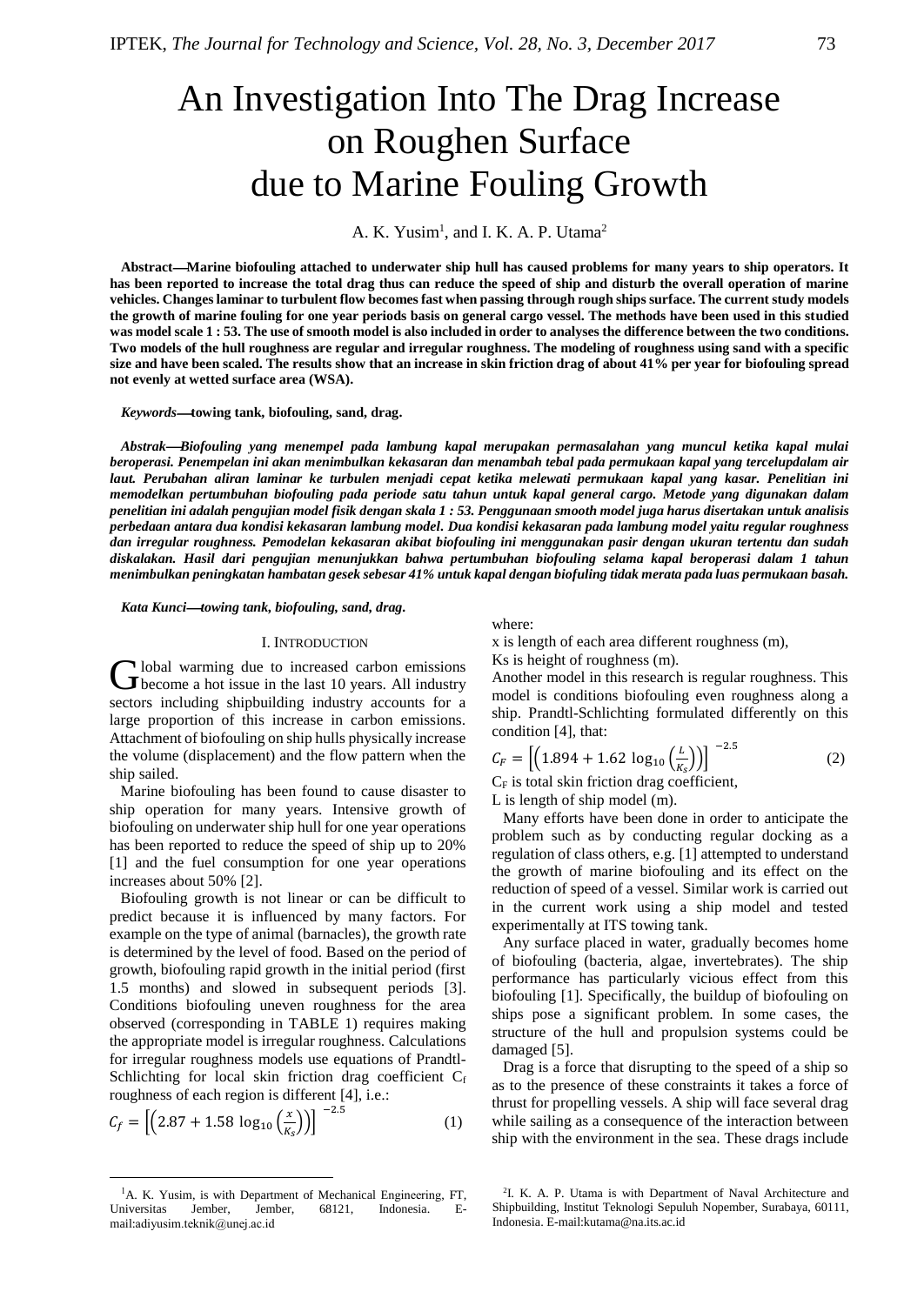wave, air, and friction drag. In addition, there are other drags, among others, drag due to biofouling and corrosion on hull [6]. Total drag of a ship [6] may be calculated as follows:

$$
R_T = 0.5 \times \rho \times C_T \times S \times V^2 \tag{3}
$$

where  $\rho$  is density of salt water,  $C_T$  is total drag coefficient, S is wetted surface area, and V is velocity of ship.

Based on ITTC 1978 [6], the total drag coefficient is expressed as:

$$
Cr = Cr + Cr \tag{4}
$$

where:

 $C_F$  is frictional drag coefficient = 0.075/(log10 Re – 2)<sup>2</sup>,  $C_R$  is residual drag, which is dominated by wave drag.

A ship model, which has been scaled from a ship, can be used to evaluate the hydrodynamic characteristics of a ship in towing tank. A towing tank can produce outputs of total drag  $(R_T)$  and its components can be derived from the application of  $C_F$  (obtained from ITTC-1957 correlation line) to give frictional drag  $(R_F)$  and wave drag  $(R_W)$ . Furthermore, the use of towing tank gives useful information of the flow movement around the ship.

Calculation of total resistance to roughened surface model is different from the usual model (standard). There is a roughness allowance ( $\Delta C_F$ ) obtained from the new  $C_F$ ( $C_T$  of the roughen model -  $C_R$ ).  $C_R$  assumptions are the same for both models because of the similarity of geometry.

Studies on the effect of roughness due to biofouling against obstacles ships have been done earlier through experimentation by [7], [8], and [9], then economic studies by [10] about the overall economic impact of fouling on the hull.

The spread of biofouling which inflicting violence along the hull has a thickness that is different depending on the location. Thicker boundary layer near the bow and stern than to be thinner on the hull. This roughness affects the local flow velocity is high. To model ships, violence can cause early transition from laminar to turbulent flow [11]. Biofouling method for distributing data processing with the help of visual picture. Field observations and these photos will show the thickness of the locations that have been grouped (bottom, bow, stern and side hull) [9].

Problem of this research is to predict how big the ship total resistance  $(R_T)$ , which occurs when the biofouling arise after the vessel to operate for one year and determine the roughness factor ( $\Delta C_F$ ) after biofouling arise after the vessel to operate for one year. The difficulty in this study is how to roughen surface of the hull standard model and media (things of roughness). From previous research there are several options sand and sand paper. From the literature suitable for this research is to use sand. The background of sand as a representation election biofouling is due to the sand surface allows observation of a very clear distinction in the boundary layer. Roughness of sand is a well-known and highly relevant in relation to the surface of the hull [8].

## II. METHOD

The investigation may be carried as using the following stages:

## *A. Physical Modelling*

The ship model used in this study is the general cargo. The models are made from woods (triplex) in order to obtain appropriate displacement as scaled from full ship mode in accordance with Froude law of similarity. Models made in Hydrodynamics Laboratory of the Department of Naval Architecture ITS. Model made per station which is connected by means of waterproof adhesive to form a strong and rigid blocks. Steps of physical modelling are shown in Figure 1. In short, the physical modelling can be divided into six different steps:

- 1. Preparing materials and tools, among others: ruler, cutter, putty knife, grinding machine, lines plan print out, triplex, putty, G glue, resin, fiberglass mat, and spray paint.
- 2. Cutting paper and triplex based on lines plan.
- 3. Assembling of triplex.
- 4. Peel attachment model using triplex.
- 5. Puttying for outer region and fiber for inner region.
- 6. Coating; base coat and final coat.

Model weight is 10.1 kg and model displacement mass 64.3 kg. Thus, requiring a ballast of 54.2 kg.

## *B. Survey*

Survey to collect some vessel, facing marine biofouling growth on its hull was carried out at PT. Dok Perkapalan Surabaya (DPS). One example of a roro ferry was then chosen for further investigation. A survey data covering thickness and roughness biofouling attached along the hull ship. Observations biofouling on ship hulls only at the time of the survey only. Assuming the ships operated for one year in accordance with the explanation shipowner. Surveys are not conducted periodically due to limited research time. The results of survey are as follows TABLE 1. Under these conditions, need to be made physical models with sand thickness varying for each region shown in TABLE 2.

## *C. Model Test*

The size of the model adapts to the dimensions of experiment tank. So that, in testing does not pose additional drag caused by a wall effect. Main dimensions of the tank are 50 m of length, 3 m of width, 2 m of depth, and 1.8 m of draught, 0.8-4 m/s is carriage speed, until they reached the model scale is 1/53 of a ship actually. Principal particular of the vessel is given in Table 3.

A set of model test consist of 3 treatments of model, namely smooth hull, regular roughness, and irregular roughness was further carried out. Condition 3 models have the same WSA shown in Figure 2. Smooth hull is standard model in towing tank. Regular roughness is roughness evenly along model test highly draught. Sand sticking to the surface of the model with the help of paint. Sand sticking evenly on the surface of the model with the aid of wire mesh are presented in Figure 3. Ks value for regular roughness model is  $0.337 \times 10^{-3}$  m. While, irregular roughness is roughness evenly along model test according survey results in PT. (DPS). Especially for irregular roughness model, be simplified as shown in Figure 4. Sand diameter size on this model is shown TABLE 2. Cross section of sand grains stick to the model of irregular roughness shown in Figure 5.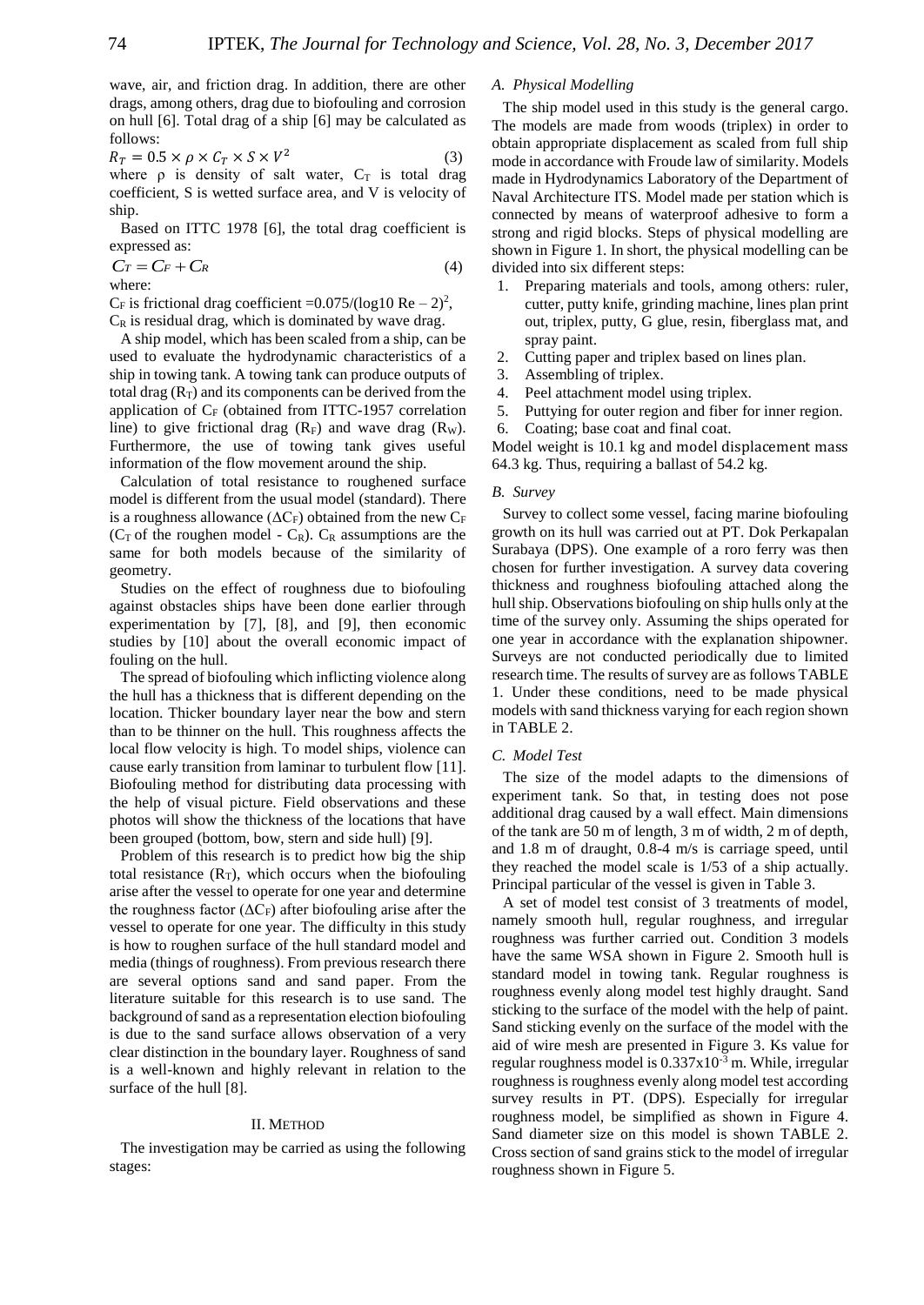#### *D. Resistance Evaluation*

Evaluation of the resistance component was made into the breakdown of its component, but the analysis is based only on the total resistance.

# III. RESULTS AND DISCUSSION

Model experiments and analyses performed according to the Froude method, the total resistance  $(R<sub>T</sub>)$  is divided into frictional resistance  $(R_F)$  and residual resistance  $(R_R)$ . Model test at Froude number (Fr) 0.16-0.29.

## *A. Experimental Investigation*

Resistance testing procedures started by giving ballast in the model in order to the position of water according to the water line (even keel). Furthermore, installation of models that is put model in the position of the centerline. Furthermore, the model is mounted on a hook (not changing the loaded position). Metal profiles fitted to the trains by using a holder. Model and load cell with a rope tied (tied up so the model can't be separated when pulled). Expenses mounted to the load cell by using a rope (for calibration). A set of model test consist of 3 treatments of model, namely smooth hull, regular roughness, and irregular roughness was further carried out.

In testing this model will get the value of  $R_T$  in kilograms were then taken to the unit newton with multiplied by the earth's gravity  $(9.8 \text{ m/s}^2)$ . By using the Froude approach (the first scientist to introduce the details of the total resistance of ship models) resistance component can be determined by the equation:

$$
R_{TM} = R_{FM} + R_{RM}
$$
\nwith:

\n
$$
R_{TM} = \frac{1}{2}R_{TM} + \frac{1}{2}R_{TM}
$$

 $R_{TM}$  = Total resistance from model experiment,

- $R_{FM}$  = Frictional resistance,
- $R_{RM}$  = Residuary resistance.

Furthermore, R<sub>RM</sub> is used as extrapolation to obtain a total resistance of vessels ( $R_{RM}$  same with  $R_{RK}$ ).

Data on the calculation of total resistance presented in Table 4.

#### *B. Discussions*

In the resistance tests, the ship model is towed by carriage at various speeds and the total longitudinal force acting on the model is measured by load cell. Turbulent stimulators are present at the bow of model (95% L from aft) in order to simulate transition from laminar to turbulent boundary layer [12].

Results of the experimental work are calculated based on Froude method and shown in Figure 6, which describe the correlation of resistance against speed ship. The results of the resistance test analyses concerning the total drag increase caused a marine growth in one year periods. This drag an increase of 47% (irregular roughness) and 37% (regular roughness) in service speed. From this result, the difference between regular and irregular roughness are 8%. Thus, the final result of drag increase (average) caused marine biofouling is 42%.

TABLE 5 showed a comparative value of  $C_F$  from two different methods, namely experiment and empirical formula from Prandtl-Schlichting.  $C_F$  value of the empirical formula (models of regular and irregular roughness) is fixed for different Froude numbers. The results show that an increase in skin friction drag of about 41% per year for biofouling spread not evenly at WSA in service speed. This is in a good agreement with Lewthwaite et al which found increase in skin friction drag of about 80% over the two year period [7], or 40% per year. Kind of vessel for their study was the 23 m fleet tender Royal Maritime Auxiliary Service (RMAS) LAMLASH. An increase in skin friction drag of about 32% per year for biofouling spread evenly at WSA.

The effect of an additional drag can retard the speed [7], [1], increases fuel consumption [2]. Therefore, the action to be taken by the ownership is by doing annual surveys of BKI appropriate recommendations.

## IV. CONCLUSION

In this work, physical models are used for investigating the roughness effect for ship. After the evaluation resistance can be concluded that a variation of the conditions of hull ship effect on the total drag. The total resistance vessels increased to 37% per year for biofouling spread evenly at WSA and 47% per year for biofouling spread not evenly at WSA. The results show that an increase in skin friction due to marine fouling about 41% per year. This is in a good agreement with Lewthwaite et al which found increase in skin friction drag of about 40% per year.

#### ACKNOWLEDGEMENTS

The first author would like to express his gratitude to the Ministry of Research, Technology and Higher Education of the Republic Indonesia which funding the research under a scheme called Pra S2-S2 Saintek Scholarships.

#### **REFERENCES**

- [1] M. E. Curtin, "Trying to Solve the Biofouling Problem," *Nat. Biotechnol.*, vol. 3, p. 38, 1985.
- [2] M. A. Champ, "A review of organotin regulatory strategies, pending actions, related costs and benefits," *Sci. Total Environ.*, 2000.
- [3] A. I. Raiklin, *Marine Biofouling Colonization Processes and Defenses*. CRC Press Inc., 2005.
- [4] L. Prandtl and H. Schlichting, "Das Widerstandsgesetz rauher Platten," *Springer*, pp. 649–662, 1934.
- [5] L. D. Chambers, K. R. Stokes, F. C. Wood, and J. R. Walsh, "Modern approaches to marine antifouling coatings," 2006.
- [6] S. A. Harvald, *Resistance and Propulsion of Ships*. New York: Wiley & Sons, 1983.
- [7] J. C. Lewthwaite, A. F. Molland, and K. W. Thomas, "An investigation into the variation of ship skin frictional resistance with fouling," 1985.
- [8] M. Candries, "Drag, boundary-layer and roughness characteristics of marine surfaces coated with antifoulings," Newcastle University, 2001.
- [9] S. V. Hansen, "Performance monitoring of ships," Technical University of Denmark, 2011.
- [10] M. P. Schultz, J. A. Bendick, E. R. Holm, and W. M. Hertel, "Economic impact of biofouling on a naval surface ship," *Biofouling J. Bioadhesion Biofilm*, pp. 87–98, 2011.
- [11]A. F. Molland, S. R. Turnock, and D. A. Hudson, *Ship Resistance and Propulsion: Practical Estimation of Propulsive Power*. Cambridge University Press, 2011.
- [12]ITTC, "Hull roughness," in *Report of the ITTC Performance Committee*, 1990.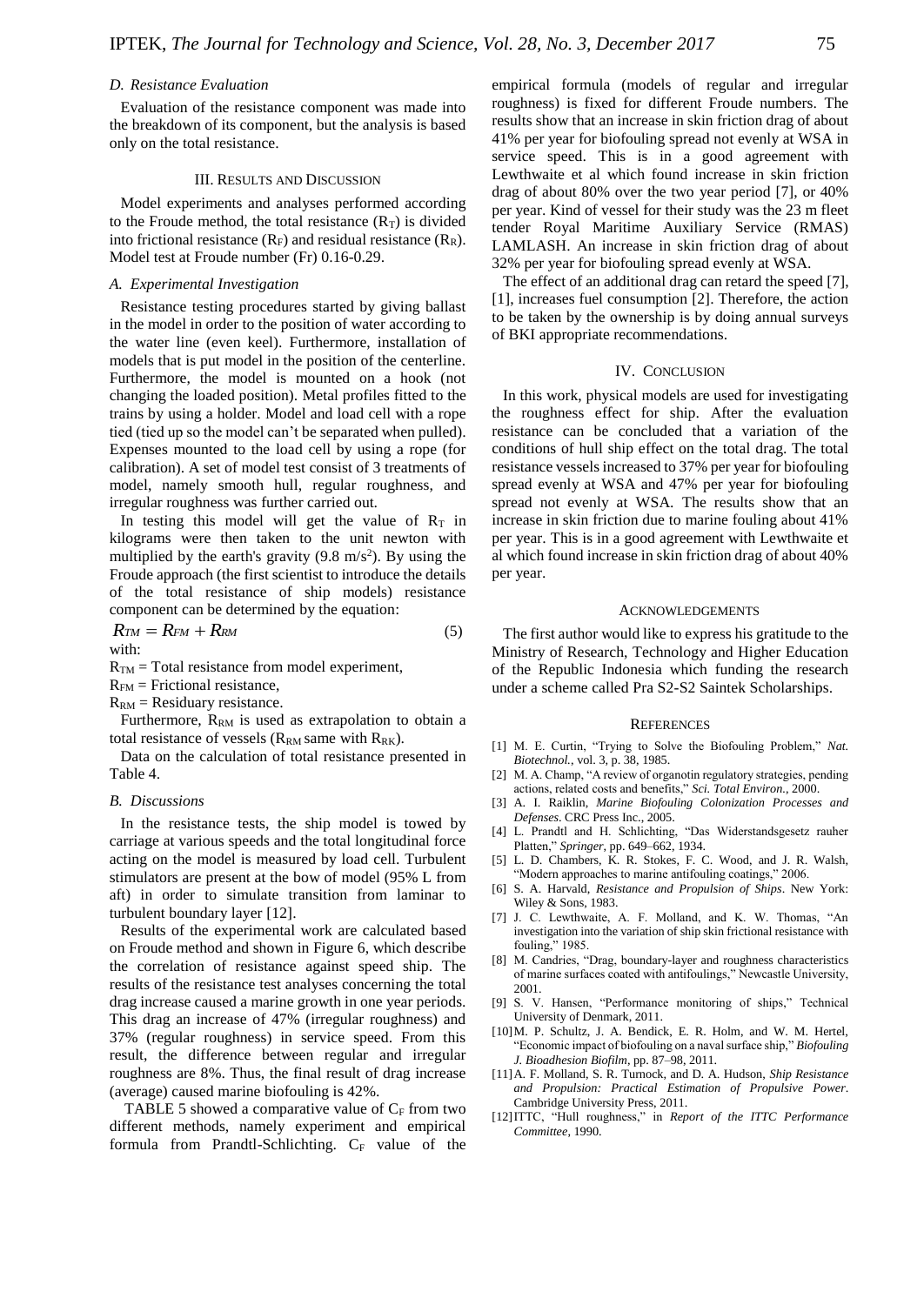

Figure 1. Steps of physical modelling

| TABLE 1<br>ROUGHNESS OF BIOFOULING |            |           |       |
|------------------------------------|------------|-----------|-------|
|                                    | <b>Bow</b> | Amidships | Stern |
| Port $(m)$                         | 0.015      | 0.016     | 0.023 |
| Starboard (m)                      | 0.015      | 0.016     | 0.023 |
| Flat bottom (m)                    | 0.015      | 0.018     | 0.020 |





Figure 2. Model test with three condition hull surface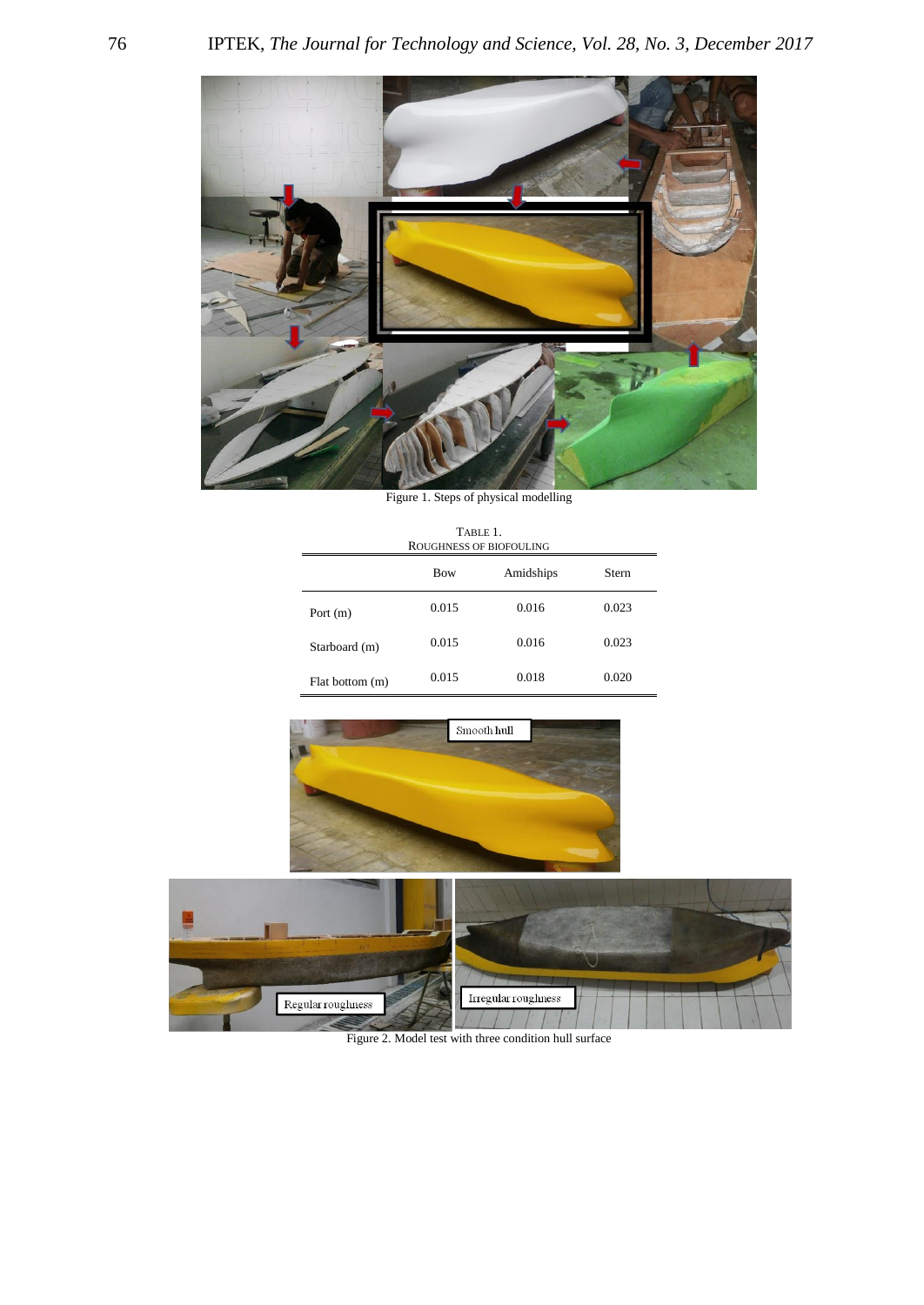| ROUGHNESS SAND GRAIN DIAMETER SIZE FOR IRREGULAR ROUGHNESS MODEL |            |           |       |
|------------------------------------------------------------------|------------|-----------|-------|
|                                                                  | <b>Bow</b> | amidships | Stern |
| Port $(x10^{-3} m)$                                              | 0.015      | 0.016     | 0.023 |
| Starboard $(x10^{-3} m)$                                         | 0.015      | 0.016     | 0.023 |
| Flat bottom $(x10^{-3} m)$                                       | 0.015      | 0.018     | 0.020 |

TABLE 2. ROUGHNESS SAND GRAIN DIAMETER SIZE FOR IRREGULAR ROUGHNESS MODEL



Figure 3. Sticking of sand with wire mesh

| TABLE 3<br>PARTICULAR OF SHIP    |                               |                  |  |
|----------------------------------|-------------------------------|------------------|--|
| $LOA = 109$ m                    | $LPP = 101 m$                 | $LWL = 106.07$ m |  |
| $B = 17.8$ m                     | $H = 10 m$                    | $T = 7$ m        |  |
| $\nabla = 9816.7$ m <sup>3</sup> | $WSA = 2646.8$ m <sup>2</sup> | $Vs = 14$ knots  |  |



Figure 4. Classification of area with different roughness for irregular roughness model where:  $11 = 0.571$  m,  $12 = 0.857$  m, and  $13 = 0.597$  m

|              |      |             | TABLE 4.<br><b>TOTAL RESISTANCE OF SHIP</b> |                     |
|--------------|------|-------------|---------------------------------------------|---------------------|
|              |      |             | Total resistance (kN)                       |                     |
| Speed (knot) | Fn   | Smooth hull | Regular roughness                           | Irregular roughness |
| 10           | 0.16 | 112.91      | 157.47                                      | 212.236             |
| 12           | 0.20 | 161.00      | 247.30                                      | 266.810             |
| 14           | 0.23 | 243.95      | 333.37                                      | 358.876             |
| 16           | 0.26 | 361.90      | 454.98                                      | 531.804             |
| 18           | 0.29 | 399.56      | 573.24                                      | 700.941             |